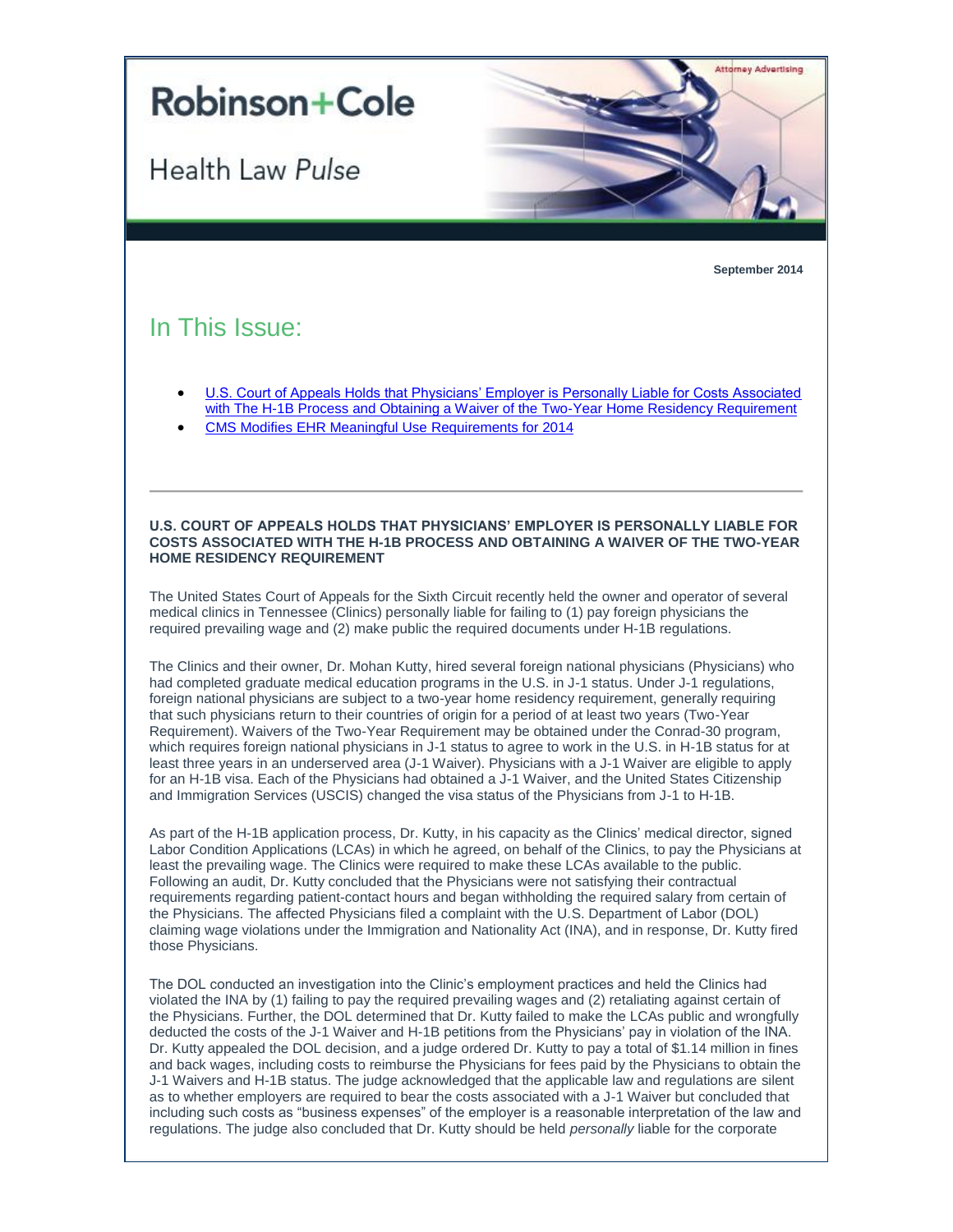violations because they were willful. Dr. Kutty appealed that decision to the DOL's Administrative Review Board, which agreed with the judge, and then to the U.S. District Court for the Eastern District of Tennessee at Knoxville. On appeal, the Sixth Circuit agreed with the judge's decision.

The decision demonstrates that a court may, based upon the facts at issue, determine that an employer is responsible for fees associated with the J-1 Waiver Process. In light of this decision, physician groups may want to review any existing or potential policies and practices to ensure that all INA prevailing wage requirements are met and that the fees associated with the H-1B process are not incurred by individual physician employees.

## <span id="page-1-0"></span>**CMS MODIFIES EHR MEANINGFUL USE REQUIREMENTS FOR 2014**

The Centers for Medicare and Medicaid Services (CMS) and the Office of the National Coordinator for Health Information Technology (ONC) recently published a [final rule](http://t2806904.omkt.co/track.aspx?id=402|2AD478|6F10|19C|76A|0|543|1|67F8634E&destination=http%3a%2f%2fwww.gpo.gov%2ffdsys%2fpkg%2fFR-2014-09-04%2fpdf%2f2014-21021.pdf&dchk=781978F6) modifying the electronic health record (EHR) Medicare and Medicaid incentive programs (EHR Incentive Programs). This final rule gives eligible professionals and eligible hospitals increased flexibility in using certified EHR technology (CEHRT) to satisfy meaningful use requirements for the 2014 reporting period and to make certain other revisions to the Incentive Programs.

The EHR Incentive Programs were established under the Health Information Technology for Economic and Clinical Health (HITECH) Act, part of the American Recovery and Reinvestment Act of 2009. Under the EHR Incentive Programs, eligible professionals and eligible hospitals receive incentive payments by demonstrating their meaningful use of CEHRT (Meaningful Use). A Medicare "eligible professional" is a doctor of medicine, osteopathy, oral surgery or dental medicine, podiatric medicine, or optometry or a chiropractor. A "hospital-based professional" (defined as a professional who furnishes at least 90 percent of services in an emergency room or inpatient hospital setting) is excluded from the definition of eligible professional. A Medicaid "eligible professional" is a physician, nurse practitioner, certified nurse midwife, or dentist who meets certain minimum Medicaid patient volume levels. A physician assistant who furnishes services in a Federally Qualified Health Center or Rural Health Clinic may also qualify as a Medicaid eligible professional. A Medicare "eligible hospital" includes any hospital that is paid under the Inpatient Prospective Payment System, any Critical Access Hospital, or a hospital that is affiliated with a Medicare Advantage organization and services patients enrolled in plans offered by the Medicare Advantage organization. A Medicaid "eligible hospital" includes acute care hospitals that meet certain Medicaid patient volume requirements and all children's hospitals.

Implementation of the EHR Incentive Programs occurs over three stages. To be eligible for the full amount of incentive payments, eligible professionals and eligible hospitals must demonstrate and attest to Meaningful Use at each stage. Each eligible professional and eligible hospital must begin its participation in the applicable EHR Incentive Program at Stage 1 and must do so by 2018. Eligible professionals are required to attest to Meaningful Use and to collect and report clinical quality measures based on the calendar year while eligible hospitals and critical access hospitals must do so on the fiscal year (October 1 through September 30).

Highlights of the final rule:

- Eligible professionals and eligible hospitals who are unable to implement EHR products that are certified pursuant to the 2014 edition of the CEHRT criteria due to delays in product availability can continue to use products that were certified under the 2011 edition of the CEHRT criteria for the 2014 reporting period. Eligible professionals and eligible hospitals may also use a combination of 2011 edition CEHRT and 2014 edition CEHRT for the 2014 reporting period. According to CMS, the purpose of this change is to give eligible professionals and eligible hospitals experiencing product availability delays more flexibility in meeting EHR Incentive Program requirements for 2014. CMS emphasizes that the delay must be attributable to vendor delays, such as a delay in releasing a 2014 edition product, not to delays caused by the eligible professional or eligible hospital, such as a delay in purchasing the product or a lack of staff or resources.
	- o Because EHR products certified pursuant to the ONC's 2011 edition criteria cannot meet Stage 2 requirements, eligible professionals and eligible hospitals using 2011 edition products for the 2014 reporting period are not required to comply with Stage 2